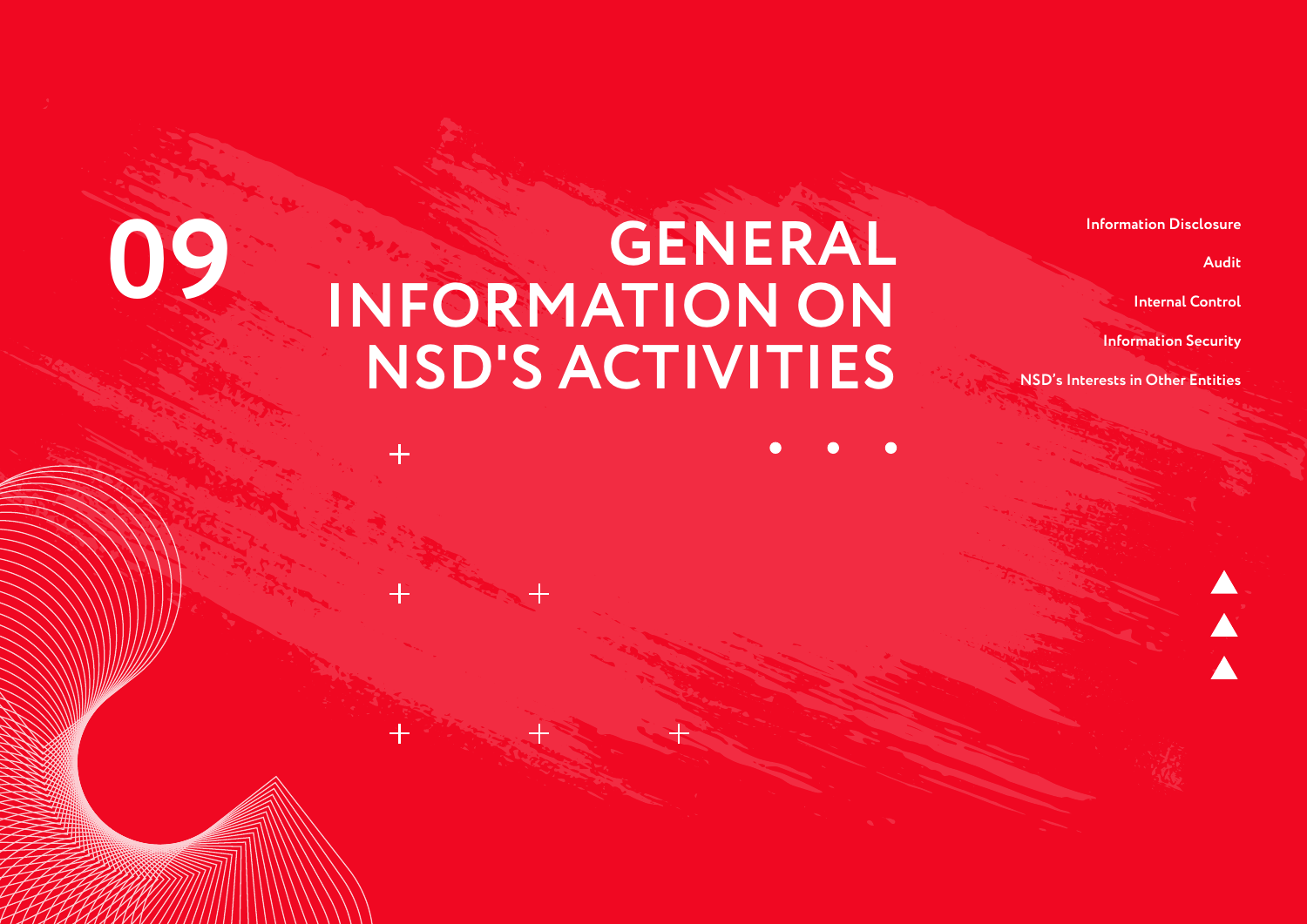### **INFORMATION DISCLOSURE**

NSD's Information Disclosure Rules approved by the Bank of Russia (Order No. 14-6-22/9132 dated 20 September 2017) set out the procedure for information disclosure, i.e., provision of the following information to an indefinite or unlimited number of concerned parties:

- information to be disclosed by NSD in accordance with the Russian statutory requirements; and
- information disclosed by NSD on its own accord or upon request by a party concerned.

In particular, the Rules require that NSD act in accordance with the principle of transparency towards its shareholders, clients, business partners, counterparties, governmental authorities, employees, and other stakeholders. In accordance with the principle of transparency, the proper level of information disclosure is ensured by compliance with the following rules:

- Information disclosure practices must be consistent with NSD's and Moscow Exchange Group's development strategy (goals and objectives);
- Information disclosed must be accurate and accessible;

NATIONAL<br>SETTLEMENT<br>DEPOSITORY

• Information must be disclosed in a timely fashion, regularly, and on a nondiscriminatory basis;

- A reasonable balance must be stricken between NSD's transparency and NSD's and Moscow Exchange Group's commercial interests;
- The requirements of the Russian laws and other regulations concerning trade secrets, bank secrecy, or insider information, as well as the requirements of NSD's internal regulations applicable to dealing with confidential information must be complied with;
- Standards of professional ethics must be complied with; and
- Information distribution channels must ensure free, easy, and inexpensive access by interested parties to any information disclosed.

To ensure compliance with the Rules, the Chairman of the Executive Board approved the Procedure for Preparation, Verification and Approval of Information to Be Disclosed by NSD as the Central Securities Depository. The Procedure sets out a list of information (data, facts, documents, and other informational materials) to be disclosed by NSD and designates employees responsible for the preparation, verification, and approval of the information to be disclosed.

In addition to conventional communication channels, NSD discloses information and communicates with counterparties via popular social media: Twitter and Facebook.



1

 $\mathcal{L}$  $\overline{2}$ 

> 4 5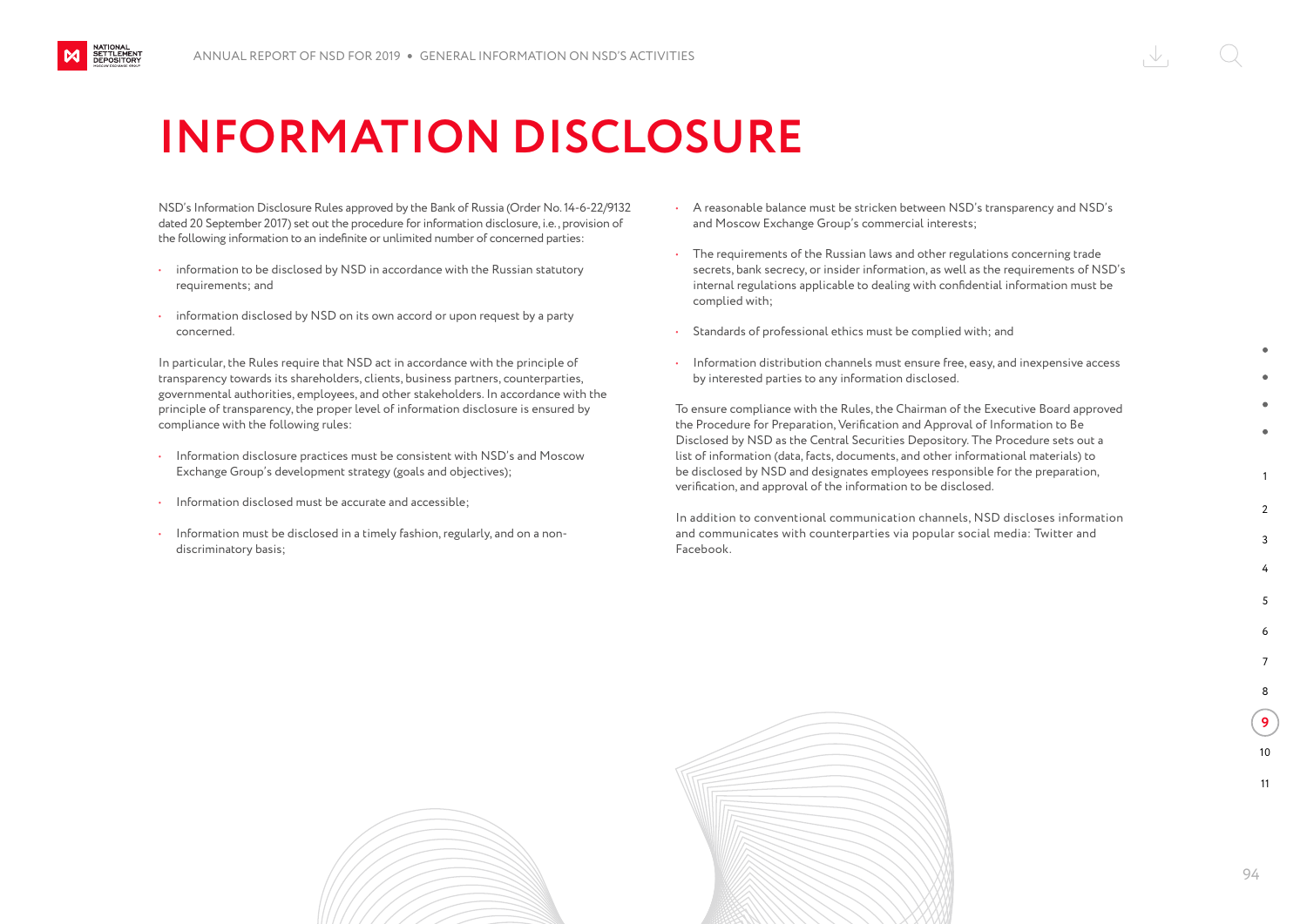# **AUDIT**

NATIONAL<br>SETTLEMENT<br>DEPOSITORY

M

#### **Internal Audit Commission**

The Internal Audit Commission is the controlling body responsible for internal control over NSD's financial and business activities. Members of the Internal Audit Commission are elected at annual General Meetings of Shareholders.

The members of the Internal Audit Commission are:

- 1. Olga Melentieva;
- 2. Maxim Nikonov;
- 3. Vladimir Sukhachev.

The proceedings of NSD's Internal Audit Commission are governed by the Regulations on the Internal Audit Commission approved by the General Meeting.

### **Material Aspects of Interaction with External Auditors**

On 30 May 2019, NSD's annual General Meeting of Shareholders resolved to approve the appointment of Deloitte & Touche CIS as NSD's auditor to conduct audits under the Russian Accounting Standards (RAS) and the International Financial Reporting Standards (IFRS) for the period until NSD's annual General Meeting of Shareholders to take place in 2020.

| <b>Full name</b>                                                                                                                                                  | Joint-Stock company "Deloitte & Touche CIS"                                                                                          |
|-------------------------------------------------------------------------------------------------------------------------------------------------------------------|--------------------------------------------------------------------------------------------------------------------------------------|
| Short name                                                                                                                                                        | Deloitte & Touche CIS                                                                                                                |
| <b>Registered Office</b>                                                                                                                                          | 5 Lesnaya Street, 125047 Moscow                                                                                                      |
| Telephone and fax numbers                                                                                                                                         | Tel.: +7 (495) 787 06 00<br>Fax: +7 (495) 787 06 01                                                                                  |
| E-mail                                                                                                                                                            | moscow@deloitte.ru                                                                                                                   |
| Full name and address of the self-regulatory organization of auditors in which<br>the auditor has (had) membership                                                | Self-regulated organization of auditors «Russian Union of Auditors» (Association)<br>8 Petrovskiy Pereulok, Bldg. 2, 107031 Moscow 2 |
| Financial year for which the auditor conducted an independent audit of the statutory<br>accounting books and financial statements under Russian laws and the IFRS | 2017, 2018, 2019                                                                                                                     |

1

 $\overline{2}$ 3 4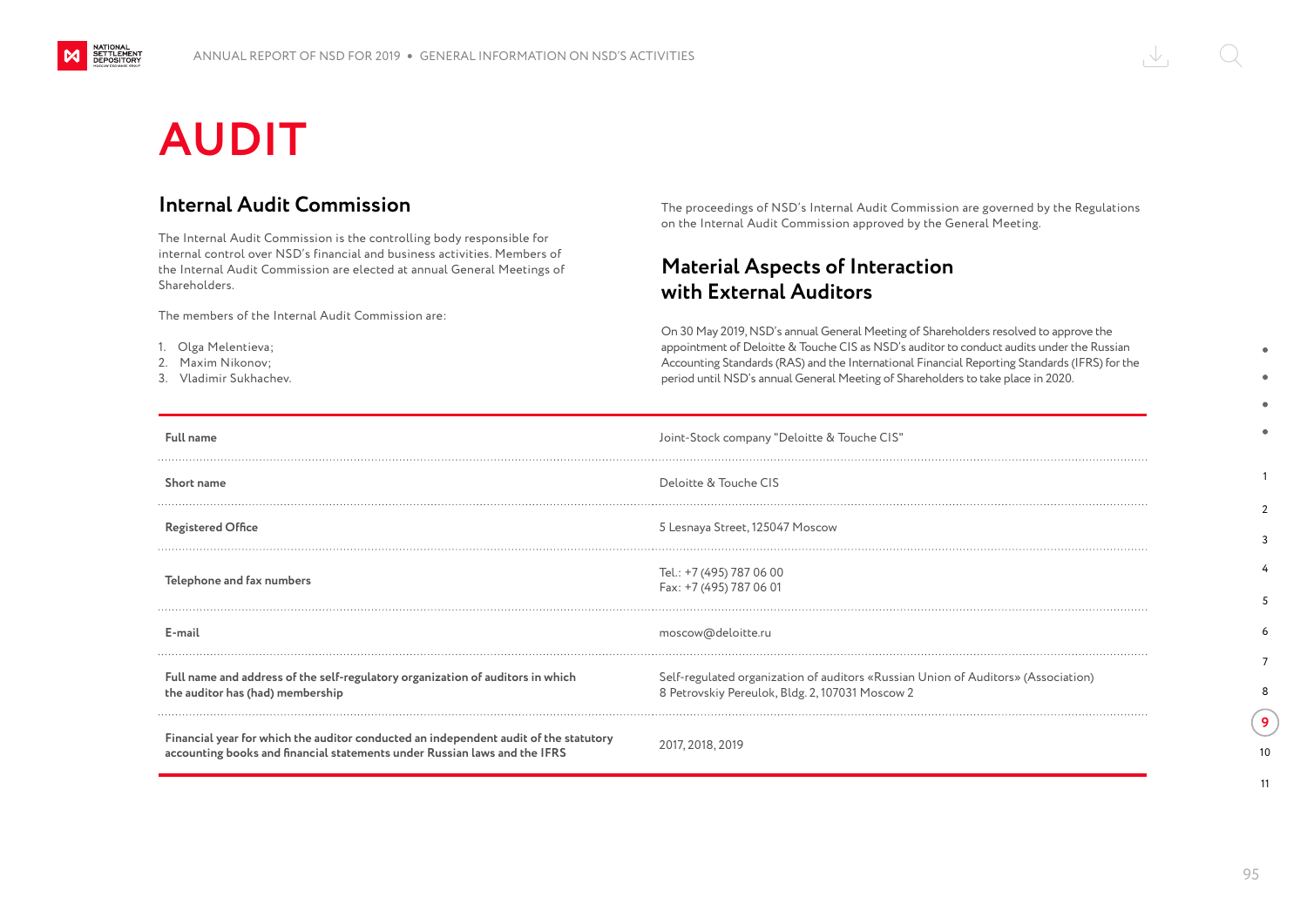Deloitte & Touche CIS is authorized under Russian laws to conduct independent audits of NSD's accounting system, financial statements (accounts), tax reports, financial results, and NSD's internal control system, as well as to prepare and present an auditor's report on NSD's financial statements prepared under the RAS and IFRS, and, if any material shortcomings in the accounting or internal control system are identified, issue an information letter, describing the shortcomings, to NSD's executives.

Deloitte & Touche CIS does not have any significant common interests with NSD or the Moscow Exchange Group.

Interaction with the external auditor is maintained under the Audit and Review Services Agreement. An audit is only intended to express an opinion on the validity of NSD's financial statements and on whether the accounting records are maintained by NSD in compliance with applicable Russian law. Validity means the degree of accuracy of the data contained in the financial statements and whether it enables a user of such financial statements to draw conclusions, on the basis of such data, regarding NSD's performance results, financial position, and assets, and to make informed decisions. During the audit period, the auditors also examine the tax accounting books and tax reports filed by NSD in the forms required (i.e., tax returns, tax calculations, etc.) and determine whether all tax reliefs were obtained lawfully. The purpose of a review is to express a conclusion whether, on the basis of the review, anything has come to the auditor's attention that causes the auditor to believe that NSD's interim financial statements for the first six months of the year are not prepared, in all material respects, in accordance with IAS 34 «Interim Financial Reporting».

Interaction with the auditor includes several phases:

**NATIONAL<br>SETTLEMENT**<br>DEPOSITORY

- Phase 1: analysis of NSD's information systems;
- Phase 2: review of the company's IFRS interim financial statements for the first six months of the year;
- Phase 3: intermediate procedures: audit of the state of accounting and controls, account balances, and tax filings for the nine months of the financial year;
- Phase 4: final procedures: audit of the state of accounting and controls, account balances, RAS and IFRS financial statements and tax filings for 12 months of the financial year.

For the purposes of conducting an audit, NSD designates an employee to be in charge of liaising with NSD's business units and ensuring that the information needed for the audit is delivered in a timely fashion.

Under the Audit and Review Services Agreement, the auditor undertakes to strictly comply with the laws of the Russian Federation and other regulations, including Federal Law No. 307-FZ dated 30 December 2008 "On Audit Activities", international standards on auditing, and federal standards on auditing adopted in the Russian Federation. Furthermore, the auditor is required to:

- ensure that any documents received by the auditor in the course of an audit are kept safe and returned in due course, and that their contents or any other information are not disclosed without NSD's consent, except as provided by Russian law;
- if so requested by NSD, supply NSD with the necessary information on the requirements of the Russian laws with respect to the conduct of audits (including tax audits), and references to the regulations on which the auditor's comments and conclusions are based; and
- inspect the documents related to NSD's financial and business activities and the availability of any assets recorded in those documents.

Where the auditor discovers any breach of the tax laws or any material misstatements in NSD's financial statements or tax reports, the auditor will notify NSD's executives that they may be held liable for such breaches and that it is necessary to make amendments to the financial statements or make adjustments to the tax returns and calculations.

The auditor determines, at its own discretion, the forms and methods of the audit based on the requirements imposed by the applicable Russian laws and regulations, subject to the specific terms and conditions of the Audit and Review Services Agreement.

In the course of an audit, NSD undertakes to make the relevant arrangements and provide assistance to the auditor to ensure that the financial and tax audits are completed in a timely fashion and in full. NSD provides the auditor with all the information and documents requested and needed for the audit, provides full clarifications and confirmations as may be requested by the auditor, and requests any information necessary for the audit from third parties.

1

 $\mathcal{L}$ 3

> 4 5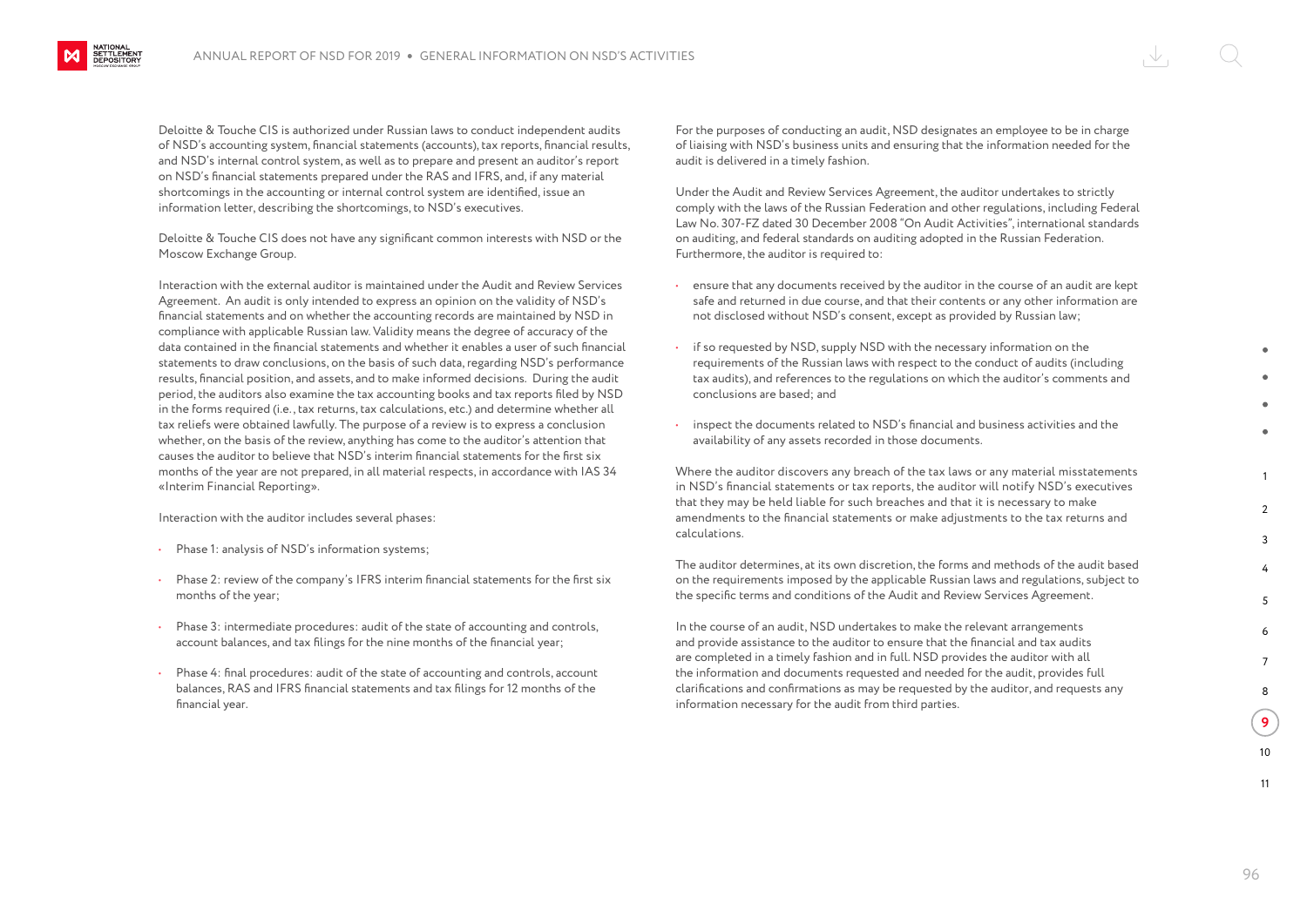### **INTERNAL CONTROL**

In compliance with the requirements set forth by Russian laws and Bank of Russia's regulations, NSD implements internal controls that are appropriate to the nature and scope of NSD's business (as the central securities depository and as a non-banking credit institution, professional securities market participant, clearing house, and trade repository), and to NSD's risk profile.

Internal controls are implemented to ensure that NSD pursues the following objectives:

- ensure that NSD's financial and commercial performance in the course of banking and any other operations and transactions is efficient and effective, and ensure the efficient management of assets and liabilities (including protection of assets) as well as efficient risk management;
- ensure that NSD's financial statements, accounting, statistical, and other reports (both internal and external) are accurate, complete and objective and are prepared and submitted in a timely fashion, and maintain information security (safeguard the company's interests and objectives in the information field defined as a totality of information, information infrastructure, parties involved in information collection, generation, distribution, and use, and the framework of regulation of resulting relations);
- ensure compliance with the applicable Russian laws, Bank of Russia's regulations, self-regulatory organizations' standards, and NSD's constitutional documents and internal regulations; and
- prevent NSD's or its employees' involvement in illegal activities (including money laundering and terrorist financing), and ensure that relevant information is reported to competent authorities and the Bank of Russia in a timely fashion in accordance with the Russian laws.

NSD's Supervisory Board, Executive Board, and Executive Board Chairman are actively involved in managing the internal control system. NSD has the Audit Committee, a standing advisory body of the Supervisory Board established to ensure the effectiveness of internal controls and internal audits, to assess the effectiveness of the risk management system, and to make recommendations to NSD's Supervisory Board and executive bodies to enable them to take decisions on those matters in accordance with their authority.

NSD's internal control system is based on the principle of three lines of defence, as required by the global best practices. The maturity level of the internal control system is confirmed by an independent auditor.

At NSD, there are two departments responsible for internal control on a continuous basis: the Internal Audit Department and the Internal Control Department.

The Internal Audit Department is responsible for assessing the reliability and effectiveness of internal controls, risk management, corporate governance, and business processes at NSD, provides NSD's management bodies with information upon completion of internal audits, and gives advice on matters relating to internal controls.

The Internal Control Department is responsible for ongoing control over NSD's operations, including NSD's operations as CSD, clearing house, and trade repository, as well as over the work of the AML/CFT Officer and the Insider Trading Compliance Officer.

In 2019, in the field of AML/CFT, the main focus was on automation of processes amid changing requirements of Russian laws, and on preventing questionable transactions attempted to be made using new instruments or services.

Compliance efforts were focused on ensuring compliance with increasing regulatory requirements to NSD's operations and foreign jurisdictions' requirements concerning tax risks (FATCA, The Common Reporting Standard), as well as on managing geopolitical risks.

- The Internal Control Department improves its control and monitoring tools on a continuous basis, including:
- monitoring of whether regulatory reports are submitted to the Bank of Russia in a timely fashion;
- access to insider information:
- quality of handling client enquiries that could be classified as complaints; and
- compliance with the AML/CFT requirements of the laws and Bank of Russia's regulations.

In 2019, NSD's key areas of business were audited by the Bank of Russia, without any material findings on non-compliance.

The multi-level internal control system enables NSD to effectively identify and manage risks in all areas of its business.

1  $\mathcal{L}$ 3

> 4 5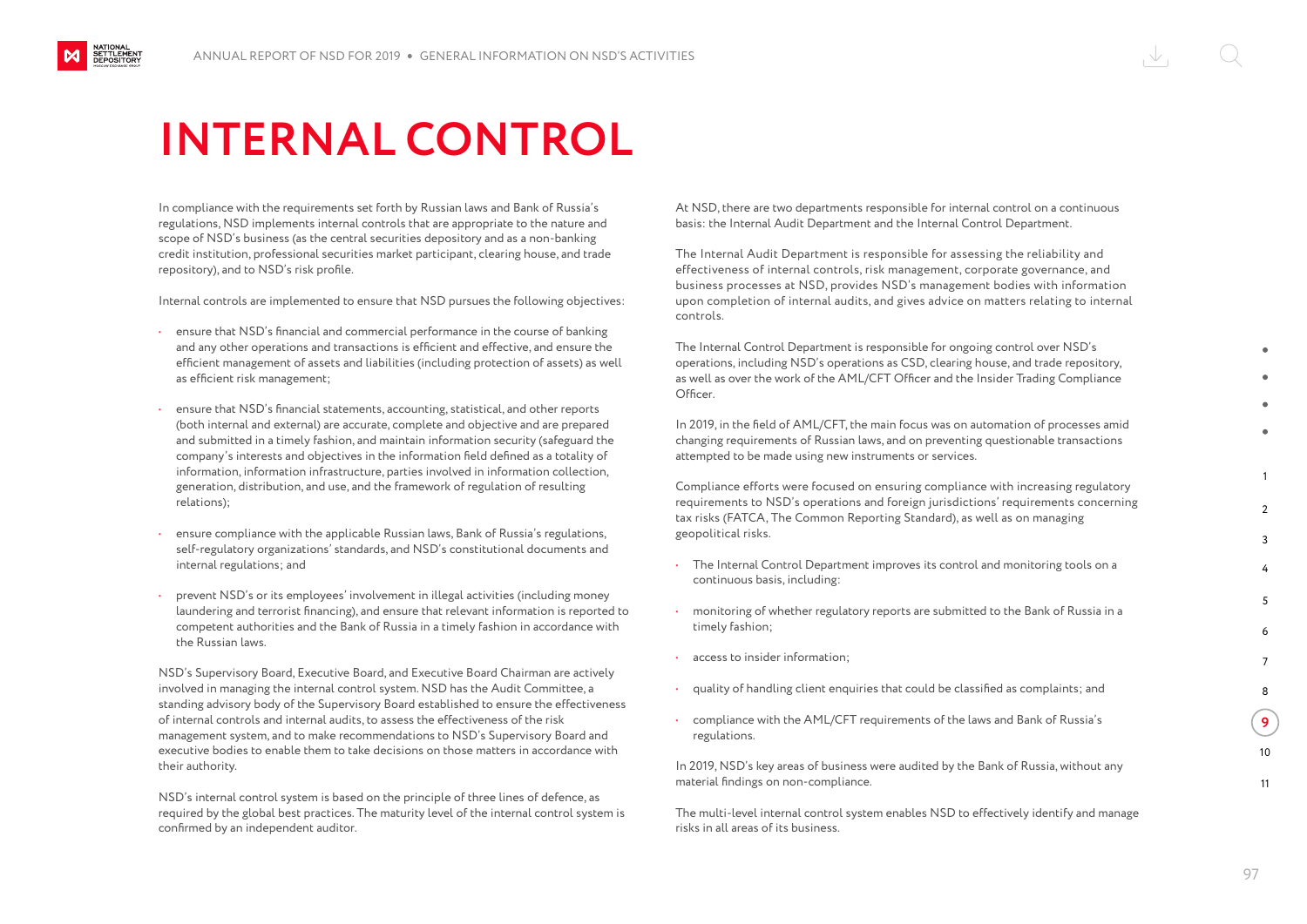# **INFORMATION SECURITY**

NATIONAL<br>SETTLEMENT<br>DEPOSITORY

To deliver on its strategic objectives, it is crucial for NSD to implement information management and protection practices, as information protection is the overarching factor of effective and sustainable performance.

NSD has the status of central securities depository, its Payment System is nationally important, and NSD also provides banking, trade repository, clearing, and other services in the financial market. All these factors make information and cyber security one of NSD's priorities.

The work to ensure information security (IS) at NSD is organized in accordance with the Russian laws, Bank of Russia's requirements and recommendations, the package of standardization documents issued by the Bank of Russia (entitled "Ensuring Information Security at Organizations of the Banking Industry of the Russian Federation") (the "BR ISBS Package"), NSD's Information Security Policy, and the best practices and international standards.

The focus of IS activities is to ensure the security of clients' assets, as well as the security of the company's banking, depository, settlement and information systems, to ensure NSD's sustainable and effective performance, and to safeguard interests of NSD and its shareholders, investors, and clients against information security threats. The Information Security Division is responsible for putting in place an effective system to manage IS risks and conducting works designed to identify and counter any possible threats.

In accordance with the requirements of the Russian laws and the requirements set out in the BR ISBS Package, the Information Security Division is actively involved in analyzing business processes, drafting terms of reference, rolling out hardware and software, and performing an expert review of contracts and agreements. In addition, the Information Security Division regulates processes designed to separate users' access, sets up and maintains information protection tools, allocates access rights, and maintains key information.

Thanks to regular IS audits, NSD can objectively assess the current level of information security. On a quarterly basis, the Information Security Division issues a cyber security report describing the current security status of IT systems; reports are provided to the Executive Board, Executive Board Chairman, Risk Management Department, and Audit Committee of the Supervisory Board.

An independent audit of NSD for compliance with the requirements set out in Bank of Russia's Regulations No. 382-P dated 9 June 2012 "On the Requirements to Information Security in the Course of Money Transfers and the Procedure for Monitoring by the Bank of Russia of Compliance with Such Requirements", which was conducted in 2019, confirmed that NSD complies with the Bank of Russia's requirements and observes the international Principles for Financial Market Infrastructures, and showed an improvement in the IS level.

To maintain and raise its IS level, NSD took steps to improve its information protection tools and IS-related internal regulations and to enhance security of source codes of business IT systems under development.

In 2019, NSD's Information Security Division paid specific attention to:

- ensure security of the company's internal systems, focusing on those accessible online, by addressing vulnerabilities identified by penetration and other tests;
- update IS-related internal regulations;
- address vulnerabilities identified in NSD's information infrastructure; and
- automate IS processes and procedures.

NSD took steps to improve the process of vulnerability management, which allowed the company to identify and address vulnerabilities in NSD's information infrastructure before they have caused negative effects as a result of such vulnerabilities being exploited by intruders.

In the reporting year, the following measures were implemented:

• A list of IT systems covered by static code analysis to identify potential vulnerabilities was expanded; the process of mandatory audit of all IT systems to be deployed to the production environment was automated; and tools designed for security screening of third-party libraries and IT systems being tested were implemented. These steps will improve effectiveness and help further decrease the number of vulnerabilities against previous periods, which may be identified by subsequent penetration tests.

1

 $\mathcal{L}$ 3

> 4 5